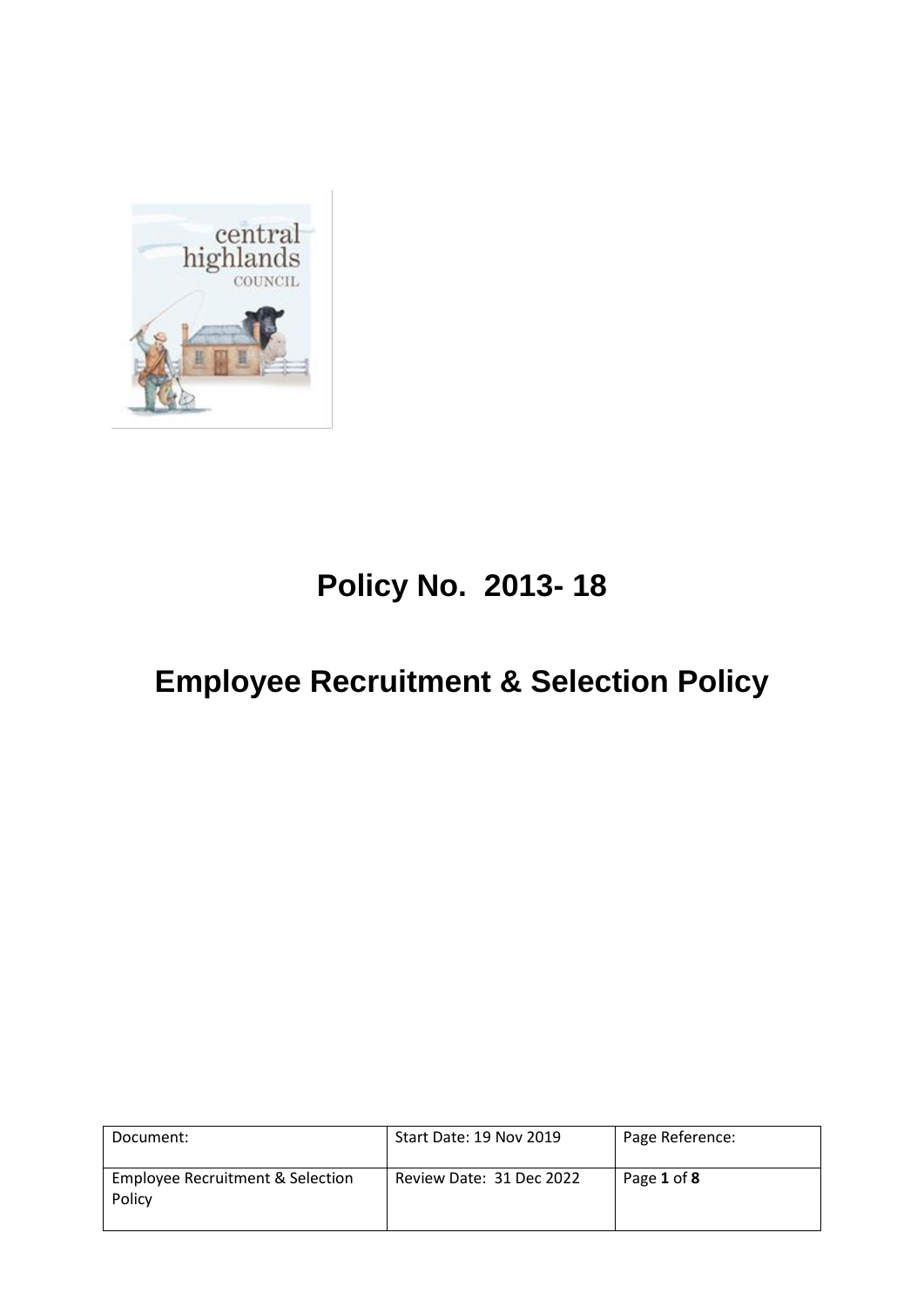## **1. POLICY STATEMENT**

1.1 Council is committed to ensuring recruitment and selection of prospective employees is in accordance with Section 63 (2) of the *Local Government Act (1993)* and any other relevant employment legislation in that:

- a) All prospective employees receive fair and equitable treatment without discrimination, and;
- b) All existing employees receive fair and equitable treatment without discrimination.

1.2 Effective employee selection and the subsequent management of employees are critical to the success of the Council and the provision of services to the community. This success depends on Council's ability to identify, attract and develop employees.

1.3 Council is committed to an effective and professional method of selecting employees that is consistent with our values.

1.4 Council aims to attract and appoint highly skilled and motivated employees who will aim to meet agreed objectives and performance improvement goals. For every recruitment and selection decision, the General Manager will aim to ensure the best person for the job is appointed.

## **2. OBJECTIVE:**

2.1 To provide clear guidance to the General Manager by the Council on the values and application of recruitment and selection policy for all employees.

## **3. SCOPE:**

3.1 This policy covers all employees involved in the recruitment or selection of applicants for positions within the Council.

## **4. PROCEDURE:**

## **4.1 Equal Employment Opportunity and the Merit Principle**

Selection to positions within the Council is based on the principles of appointment on merit and the provision of equal employment opportunity. The appointment of employees must be made on the basis of the individual capacity of the person having particular regard to the knowledge, skills, qualifications, experience and potential for future development of that person in their employment.

| Document:                                  | Start Date: 19 Nov 2019  | Page Reference: |
|--------------------------------------------|--------------------------|-----------------|
| Employee Recruitment & Selection<br>Policy | Review Date: 31 Dec 2022 | Page 2 of 8     |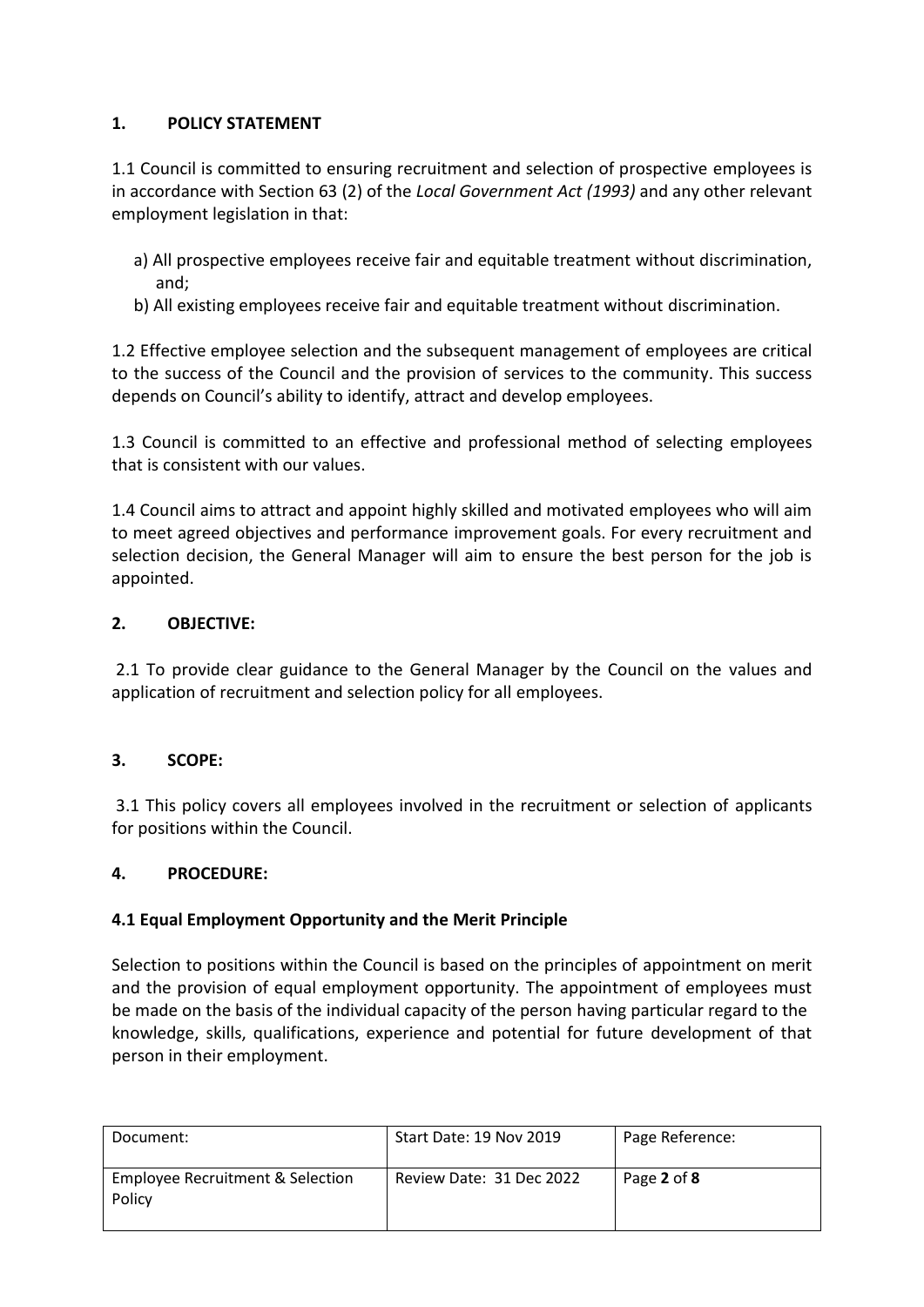Selection on the basis of merit means that the grounds for the decision must directly relate to the inherent requirements of the position and prevents those decisions being made on unjustified discriminatory grounds such as:

- Race, colour, national or ethnic origin or nationality.
- Gender, sexual preference, marital status, pregnancy, status as parent or carer.
- Religious or political belief or activity, industrial activity.
- Age, physical features, disability, medical records. Personal association with a person who is identified by reference to any of the listed attributes.

## **4.2 Encouragement to Existing Employees to Apply for Vacancies**

The Council is committed to fostering the process of developing and promoting existing employees wherever possible. The objective of internal recruitment is to utilise the talent that already exists in the Council and to provide every opportunity for employees to advance and develop to their full potential (this may include direct selection/appointment). On occasions it may be determined that the required skills do not exist internally, and this will be reflected in the recruitment strategy.

#### **4.3 Confidentiality**

All inquiries and applications for vacancies from internal and external applicants will be treated with the strictest confidentiality.

#### **4.4 Conflicts of Interest**

Family and other close personal relationships as well as business relationships must be declared by prospective members of Interview Panels in relation to candidates.

#### **5. LEGISLATION**

The following legislation should be considered in conjunction with this policy:

- *Local Government Act 1993 (Tasmania), in particular Section 63 (1)and (2)*
- *Fair Work Act 2009 (Commonwealth)*
- *Anti-Discrimination Act 1998 (Tasmania)*
- *Equal Employment Opportunity Act 1984 (Commonwealth)*
- *Sex Discrimination Act 1984 (Commonwealth)*
- *Racial Discrimination Act 1975 (Commonwealth)*
- *Human Rights and Equal Opportunity Commission Act 1986*
- *(Commonwealth)*
- *Disability Discrimination Act 1992 (Commonwealth)*

| Document:                                  | Start Date: 19 Nov 2019  | Page Reference: |
|--------------------------------------------|--------------------------|-----------------|
| Employee Recruitment & Selection<br>Policy | Review Date: 31 Dec 2022 | Page 3 of 8     |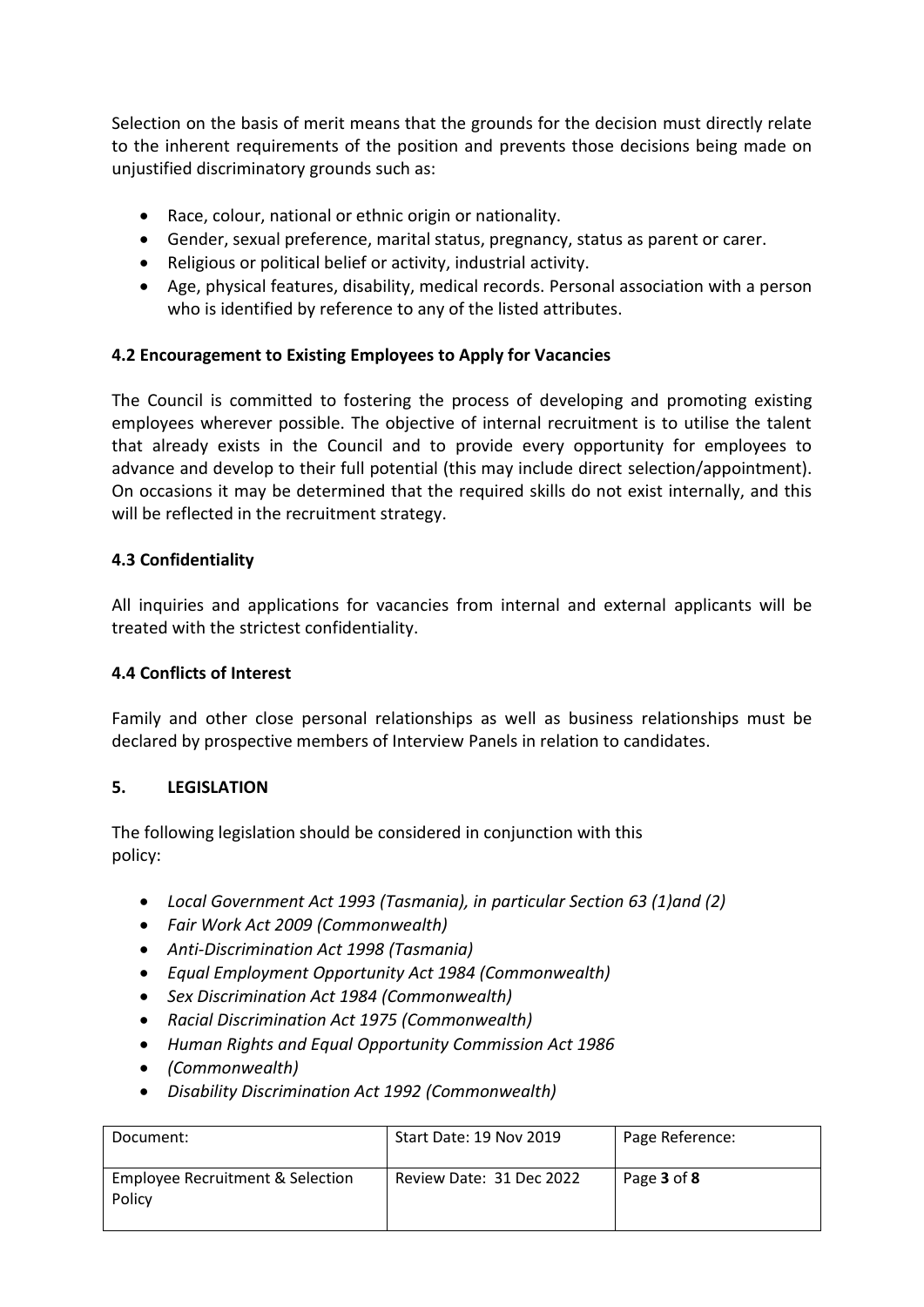- *Archives Act (Tasmania) 1983*
- *Personal Information Protection Act (Tasmania) 2004*
- *Work Health & Safety Act 2012*
- *Work Health & Safety Regulations 2012*

## **6. POSITION ROLE AND POSITION DESCRIPTIONS**

6.1 Prior to any recruitment activities being undertaken in relation to a vacant position an assessment is to be made as to the ongoing requirements for the role. This assessment will include consideration of budgetary implications and future business requirements of the organisation in relation to the role.

6.2. A position description is a statement of the tasks, duties and responsibilities of a job to be performed. It entails an understanding of the relationship of a specific position to other positions in the organisation and to the organisation's overall goals and operations. It must also reflect the outcome of the work performed and the standard of performance required.

6.3 Position descriptions are to be reviewed on a regular basis. Minimum review periods are at the time of the annual performance review and prior to the recruitment process proceeding.

6.4 The minimum requirements for a position description are:

- Position Title:
- Relevant Award and Award Classification;
- Direct Supervisor or Manager the position reports to;
- Department;
- Position Objectives;
- Key Responsibility Areas:
- Duties and Responsibilities;
- Selection Criteria;
- Organisational Relationships;
- Authority;
- Judgment and Decision Making:
- Skills and Knowledge;
- Qualifications and Experience;
- Multi Skilling Clause; and
- Approval.

| Document:                                  | Start Date: 19 Nov 2019  | Page Reference: |
|--------------------------------------------|--------------------------|-----------------|
| Employee Recruitment & Selection<br>Policy | Review Date: 31 Dec 2022 | Page 4 of 8     |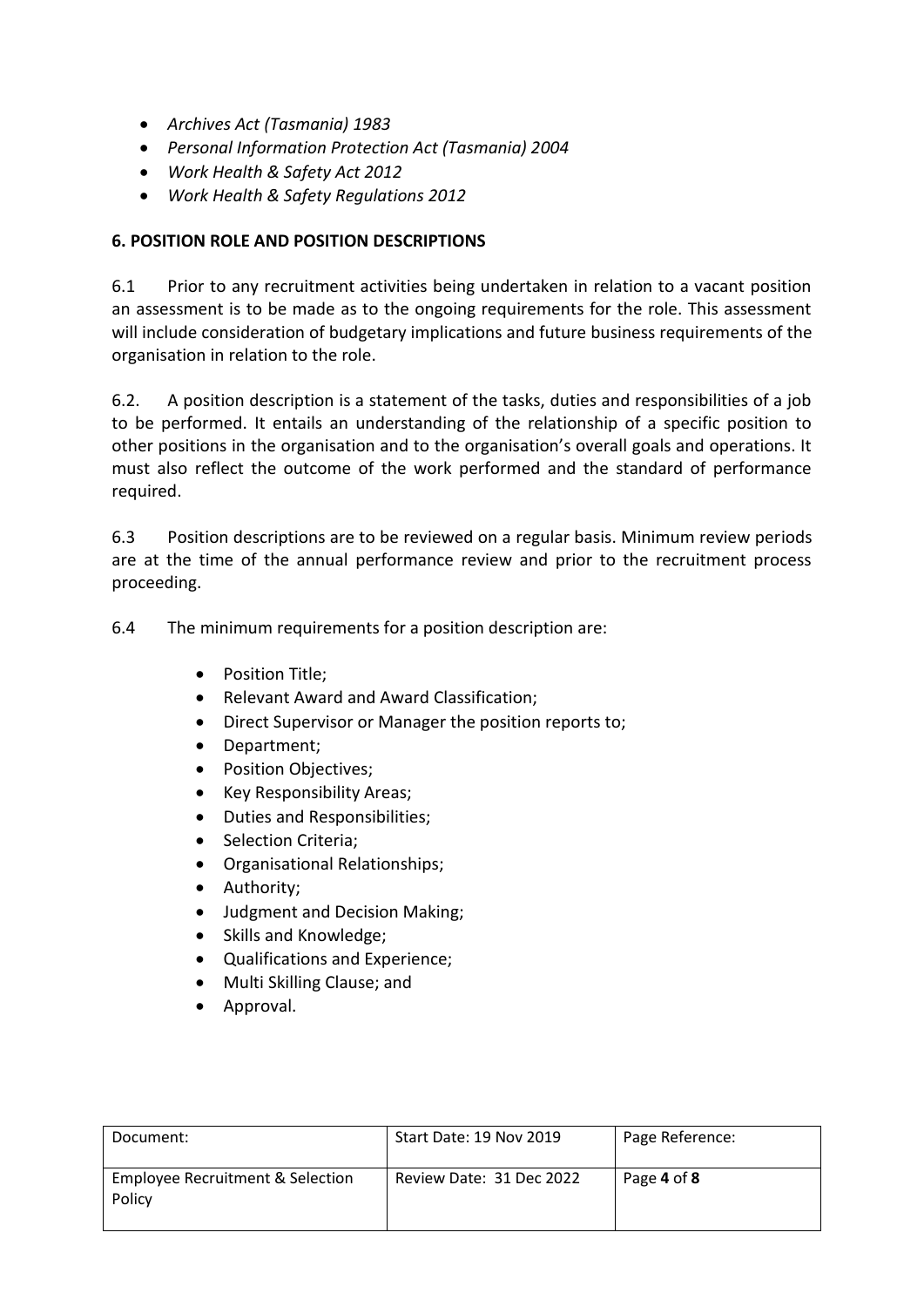## **7. RECRUITMENT STRATEGY**

The most appropriate strategy for recruitment will be adopted to ensure timely and effective use of resources to maximise the successful performance of the role for Council. Whilst the Council is committed to providing opportunities for existing employees to apply for vacancies within the Council, the recruitment mix (advertisements, internal applications, external applications) will be determined by a range of elements, including the role, required skills and abilities, existing skill base and organisational needs.

At the discretion of the General Manager, vacant positions may be filled by:

- (a) an internal recruitment process;
- (b) an external recruitment process involving external advertising or the use of a recruitment agency for senior positions; or
- (c) by direct selection

7.1 The General Manager may, at their discretion select on merit a prospective employee for the appointment to a position without advertising the vacancy.

7.2 The General Manager may determine to fill any vacancy by inviting applications from Council employees. The process can be utilised where a number of potential candidates, with the required specialist knowledge or skills has been identified within the Council workforce.

7.3 The General Manager may elect to recruit persons externally through placing an advertisement in the newspaper and on Council's website or listing the vacancy with a specialist recruitment agency.

7.4 All persons interested in applying for a position are to contact Council for an employment kit and Council is to forward this promptly upon request. The employment kit will contain a position description (including selection criteria) and a recruitment information sheet.

## **8. SELECTION PANEL**

8.1 A Selection Panel shall be convened to assess the applications received. The Selection Panel shall consist of three persons, one shall be the General Manager or his/her representative, the Manager to whom the position reports, and one other representative nominated by the General Manager. Where there is a mixture of male and female applicants, the panel will endeavour to ensure that a gender balance exists within the panel.

8.2 Where a member of the Selection Panel has a significant relationship with a shortlisted applicant (such as a relative), that panel member will remove themselves from the selection and interview process on the basis that there may be a conflict of interest. Such

| Document:                                  | Start Date: 19 Nov 2019  | Page Reference: |
|--------------------------------------------|--------------------------|-----------------|
| Employee Recruitment & Selection<br>Policy | Review Date: 31 Dec 2022 | Page 5 of 8     |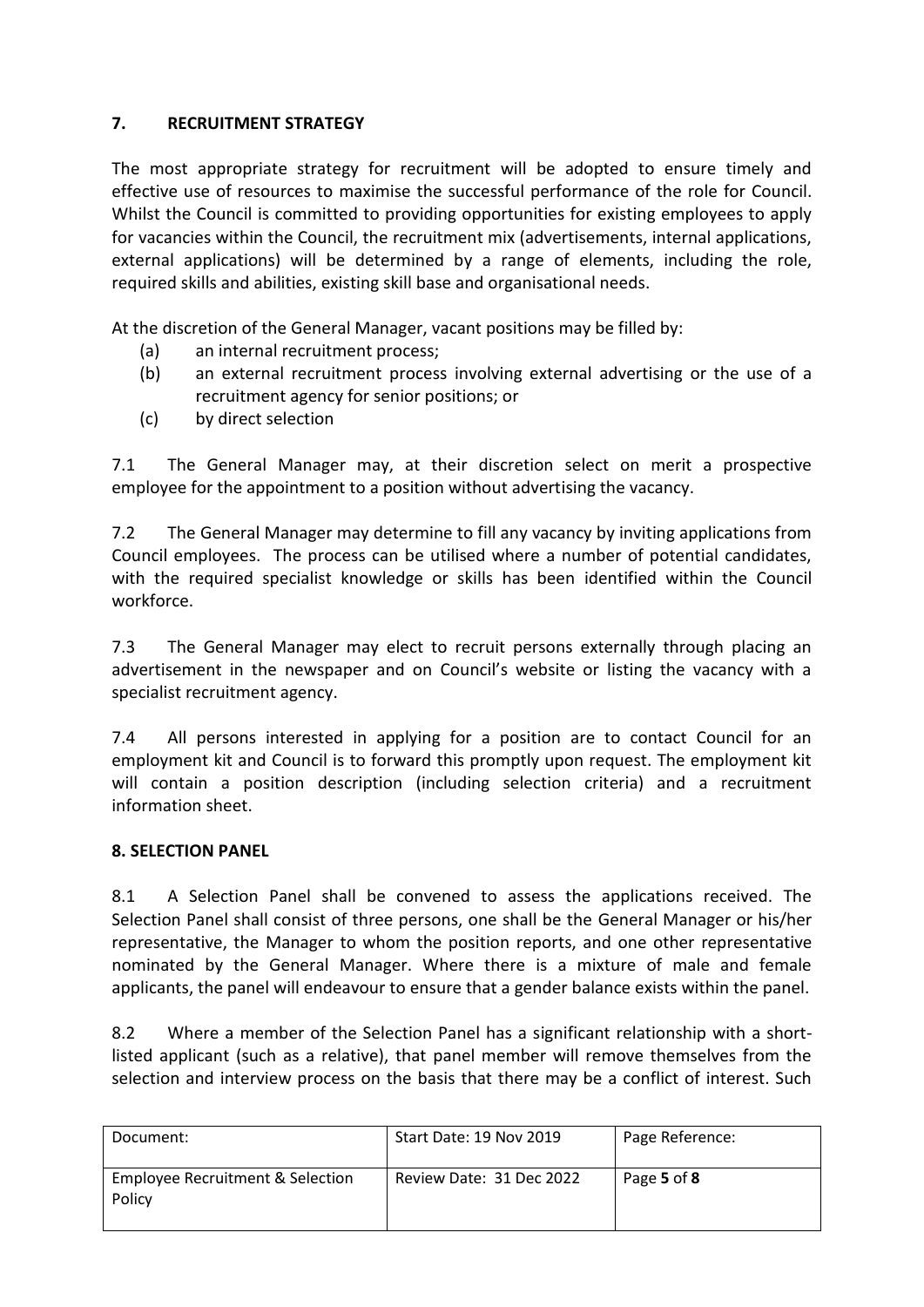conflicts of interest are to be notified to the General Manager as soon as they become known.

8.3 Following the closure of the advertising period, the Selection Panel shall determine a short list of the applicants. Short listing will be based upon an assessment of the application against the selection criteria. The Selection Panel will rank applicants according to their assessments in order to determine those applicants to be interviewed.

8.4 Applicants shall be interviewed and assessed according to a set of agreed questions formulated by the panel. Interview questions will be relevant to the advertised position; derived from the selection criteria and seek to identify the experience and ability of the applicants in relation to the role. Interview questions will not make reference to issues such as marital status, health, political ideals or any other matter not related to the performance of the role.

8.5 The assessment of suitable applicants should be done in accordance with the merit principle together with the principles of equal employment opportunities. The merit principle has regard to the knowledge, skills, qualifications, experience and potential for future development of each person in relation to their individual capacity to perform the duties and responsibilities associated with the position.

8.6 Following completion of the interview process, the Selection Panel will make a recommendation to the General Manager as to the outcomes of the interview process. The General Manager may either endorse or reject the recommendations of the Selection Panel.

## **9. NATIONAL POLICE HISTORY CHECK**

9.1 A National Police History Record Check will be required for the preferred applicant; any information obtained will be assessed against the requirements of the position.

9.2 All costs for the National Police Check will be met by Council. Council agrees to meet the cost of a fast track check where there is a requirement for the successful applicant to commence in the position in a short timeframe.

## **10. PRE-EMPLOYMENT MEDICAL**

10.1 A pre-employment medical examination will be required for the preferred applicant. Information is to be requested only in regard to that which is directly relevant to the position.

10.2 All costs for the medical examination will be met by Council.

| Document:                                  | Start Date: 19 Nov 2019  | Page Reference: |
|--------------------------------------------|--------------------------|-----------------|
| Employee Recruitment & Selection<br>Policy | Review Date: 31 Dec 2022 | Page 6 of 8     |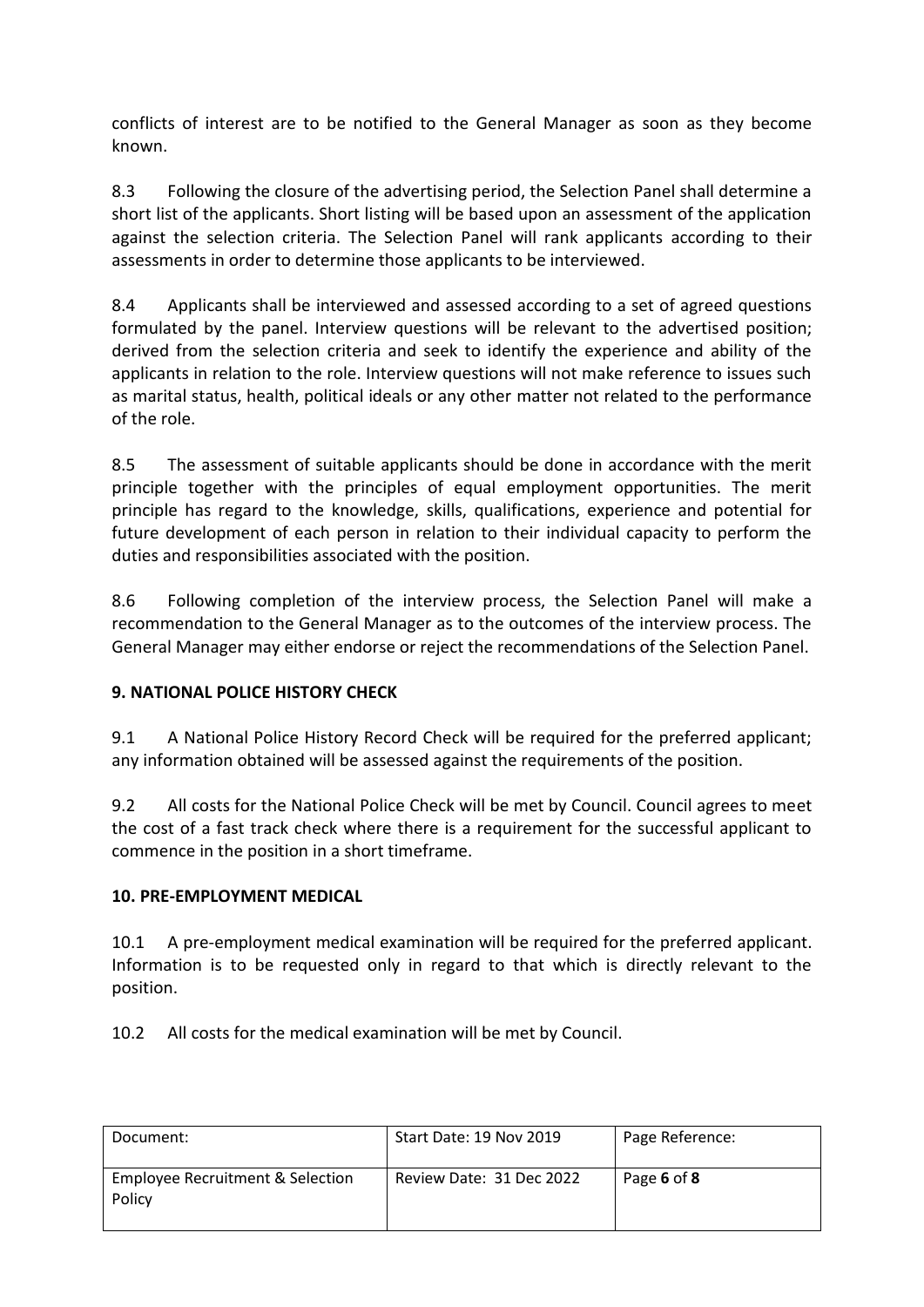## **11. OFFER OF EMPLOYMENT**

11.1 All offers of employment are to be made by the General Manager in writing, irrespective of the nature of the employment (casual, temporary or permanent) and only after Council have received the completed National Police History Check and the completed pre-employment medical.

11.2 All non-successful applicants are also to be notified in writing.

- 11.3 Letters of offer are to contain information relevant to the appointment, including:
	- Basis of employment offer, i.e. contract, part time, permanent fulltime;
	- Period of employment, if appropriate;
	- Remuneration details;
	- Superannuation contribution details;
	- Hours of work;
	- Leave entitlements:
	- Compliance with WH&S and other policies of Council;
	- Probation period;
	- Uniform or other employment benefits; and
	- Other contractual details if relevant.

11.4 Two copies of the letter of offer are to be provided to the successful applicant, one for their records and the other to be signed in acceptance of the position and returned to Council.

## **12. PROBATIONARY PERIOD**

12.1 A three month probationary period applies to all new employees; applicants are to be advised of this at the time of interview and the successful applicant in the letter of offer. The probation period may be longer if determined necessary and relevant to the position by the General Manager.

12.2 The General Manager may also extend a probation period, however the total period shall not exceed 6 months.

12.3 Should a probationary employee be demonstrably not suitable for the position on the basis of their capacity and abilities, their employment may be terminated, subject to the provisions of the relevant employment legislation, the relevant Enterprise Agreement or contractual arrangements.

| Document:                                  | Start Date: 19 Nov 2019  | Page Reference: |
|--------------------------------------------|--------------------------|-----------------|
| Employee Recruitment & Selection<br>Policy | Review Date: 31 Dec 2022 | Page 7 of 8     |